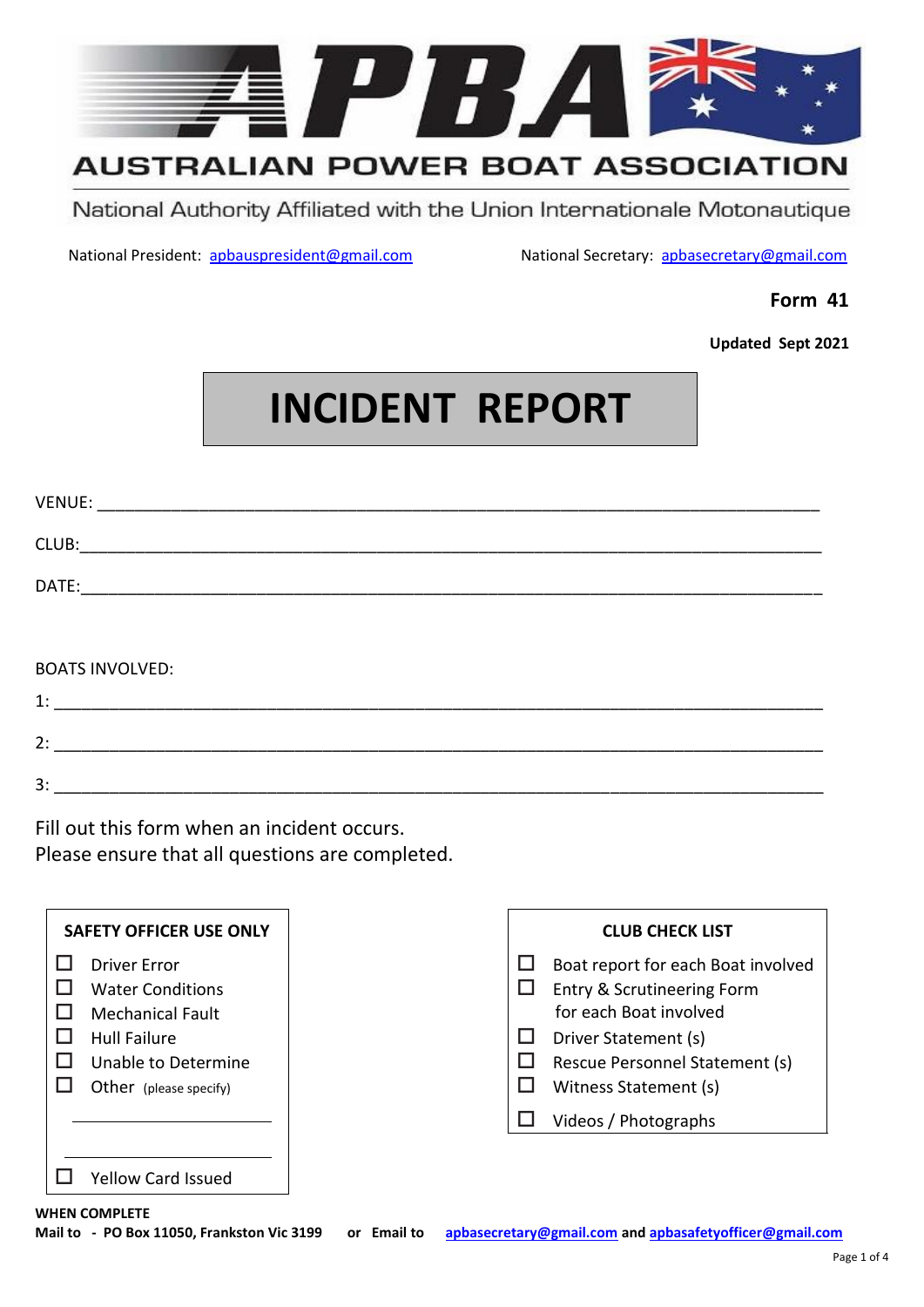|                                                                                                                                                                                                                                                           | <b>INCIDENT REPORT</b> |  |
|-----------------------------------------------------------------------------------------------------------------------------------------------------------------------------------------------------------------------------------------------------------|------------------------|--|
| This form has been designed to give information and to suit a number of situations. Include any information that you feel is<br>also relevant, on a separate sheet if necessary. Some information asked for may seem unnecessary, but it may enable us to |                        |  |
| pick out any trends occurring. A boat report form, plus copies of the entry and scrutineering form MUST accompany this report<br>for each boat involved in an incident.                                                                                   |                        |  |
|                                                                                                                                                                                                                                                           |                        |  |
|                                                                                                                                                                                                                                                           |                        |  |
|                                                                                                                                                                                                                                                           |                        |  |
|                                                                                                                                                                                                                                                           |                        |  |
|                                                                                                                                                                                                                                                           |                        |  |
|                                                                                                                                                                                                                                                           |                        |  |
| Water conditions: Calm: ( ) Choppy: ( ) Rough: ( ) Very Rough: ( ) Sloppy: ( )                                                                                                                                                                            |                        |  |
|                                                                                                                                                                                                                                                           |                        |  |
|                                                                                                                                                                                                                                                           |                        |  |
|                                                                                                                                                                                                                                                           |                        |  |
| <b>BOAT 1</b>                                                                                                                                                                                                                                             |                        |  |
|                                                                                                                                                                                                                                                           |                        |  |
|                                                                                                                                                                                                                                                           |                        |  |
|                                                                                                                                                                                                                                                           |                        |  |
|                                                                                                                                                                                                                                                           |                        |  |
|                                                                                                                                                                                                                                                           |                        |  |
|                                                                                                                                                                                                                                                           |                        |  |
|                                                                                                                                                                                                                                                           |                        |  |
| <b>BOAT 2</b>                                                                                                                                                                                                                                             |                        |  |
|                                                                                                                                                                                                                                                           |                        |  |
|                                                                                                                                                                                                                                                           |                        |  |
|                                                                                                                                                                                                                                                           |                        |  |
|                                                                                                                                                                                                                                                           |                        |  |
|                                                                                                                                                                                                                                                           |                        |  |
|                                                                                                                                                                                                                                                           |                        |  |
|                                                                                                                                                                                                                                                           |                        |  |
| <b>BOAT3</b>                                                                                                                                                                                                                                              |                        |  |
|                                                                                                                                                                                                                                                           |                        |  |
|                                                                                                                                                                                                                                                           |                        |  |
|                                                                                                                                                                                                                                                           |                        |  |
|                                                                                                                                                                                                                                                           |                        |  |
|                                                                                                                                                                                                                                                           |                        |  |
|                                                                                                                                                                                                                                                           |                        |  |
|                                                                                                                                                                                                                                                           |                        |  |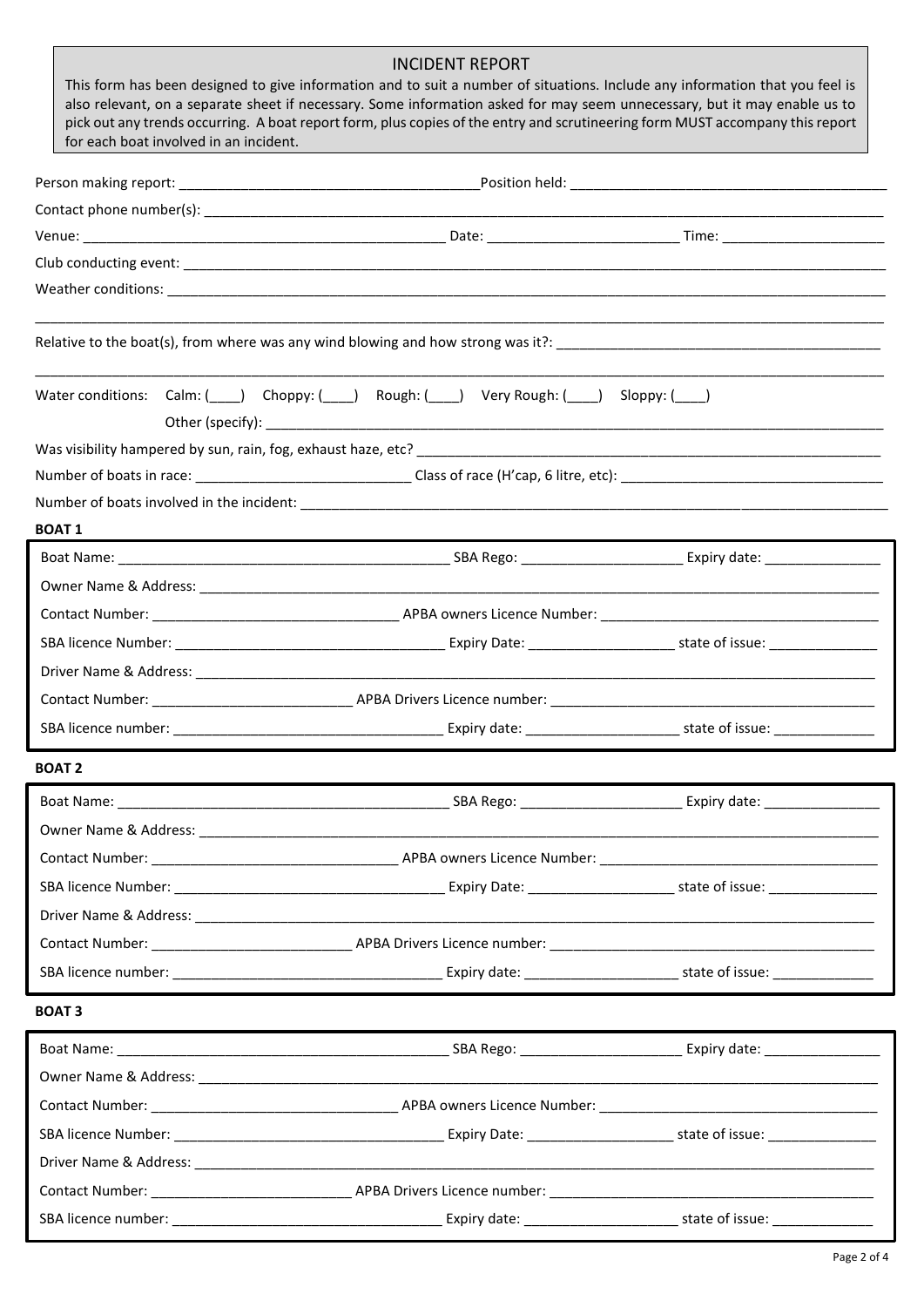| HOW LONG DID IT TAKE FOR THE RESCUE PERSONNEL TO REACH THE DRIVER(S): ______________________________ |  |
|------------------------------------------------------------------------------------------------------|--|
| DESCRIBE IN DETAIL, THE RECOVERY AND RESCUE: ___________________________________                     |  |
|                                                                                                      |  |
|                                                                                                      |  |
|                                                                                                      |  |
|                                                                                                      |  |
|                                                                                                      |  |
|                                                                                                      |  |
|                                                                                                      |  |
|                                                                                                      |  |
| WERE THERE ANY PROBLEMS DURING THE RESCUE AND/OR RECOVERY? ______________________                    |  |
|                                                                                                      |  |
|                                                                                                      |  |
|                                                                                                      |  |
|                                                                                                      |  |
|                                                                                                      |  |
|                                                                                                      |  |
|                                                                                                      |  |
|                                                                                                      |  |
|                                                                                                      |  |
|                                                                                                      |  |
|                                                                                                      |  |
|                                                                                                      |  |

PLEASE ENCLOSE COPIES OF ANY DRIVER, RESCUE PERSONNEL, OR EYEWITNESS REPORTS OR STATEMENTS, VIDEOS OR PHOTOGRAPHS OF THE INCIDENT OR OF THE BOATS INVOLVED.